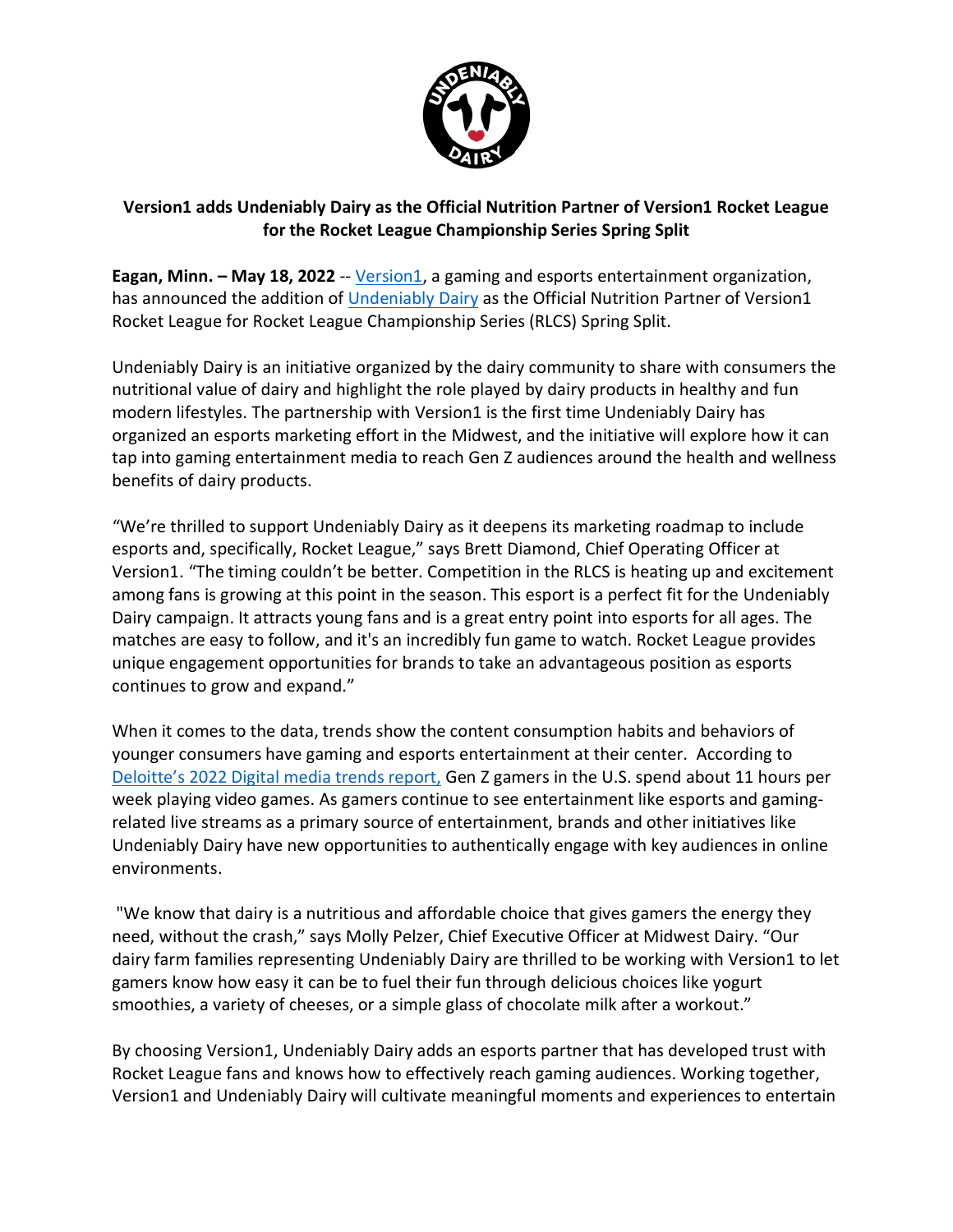

and connect with fans, offering a variety of unique content offerings featuring Version1's content creators and professional players.

Esports fans and casual gamers spend a lot of time and energy looking for ways to elevate their in-game skills, but a frequently overlooked component in these efforts is an understanding of how overall wellness impacts performance. This is where Undeniably Dairy steps in – to raise awareness with gamer audiences about the role of nutrition in health and wellness.

As part of this new partnership, one of Version1's professional Rocket League players, Robert "Comm" Kyser, will be developing a video series that highlights his passion and expertise as a hobby chef. "Cooking with Comm" will be released on Version1's YouTube channel this summer.

"I have the incredible opportunity to play Rocket League professionally for a living, and it's taken a lot of hard work and discipline to get to this point," says Comm. "I love to cook in my spare time, and cheese and other dairy ingredients are often part of the healthy meals I make for myself. Playing at a professional level requires more than a consistent practice schedule. Eating healthy and maintaining a balanced lifestyle is just as crucial to staying at the top of my game."

The partnership will be amplified through various multimedia content offerings, the inclusion of a Version1 Rocket League RLCS jersey patch, and Version1 broadcast and social media assets.

Version1 Rocket League began competing in August 2020 and has emerged as a dominant North American team in the RLCS, the professional Rocket League circuit organized by the game's developer, Psyonix. Earlier this year, Version1 Rocket League took first place at an RLCS Regional Tournament and qualified for an international tournament in March. This event, the RLCS Winter Major, was the first in-person competition for the RLCS in over two years, and tickets sold out in a matter of minutes. Version1 went undefeated in the group stage, and after moving on to bracket play, took a top six finish at the event.

Just last week, Version1 Rocket League placed second at Regional #2; RLCS Spring Split competition continues through June. The team's performance in the Split will determine whether Version1 qualifies for the next international tournament which takes place June 29- July 3 in London, United Kingdom.

Version1 Rocket League's match schedule and game recaps are available at version1.gg/schedule.